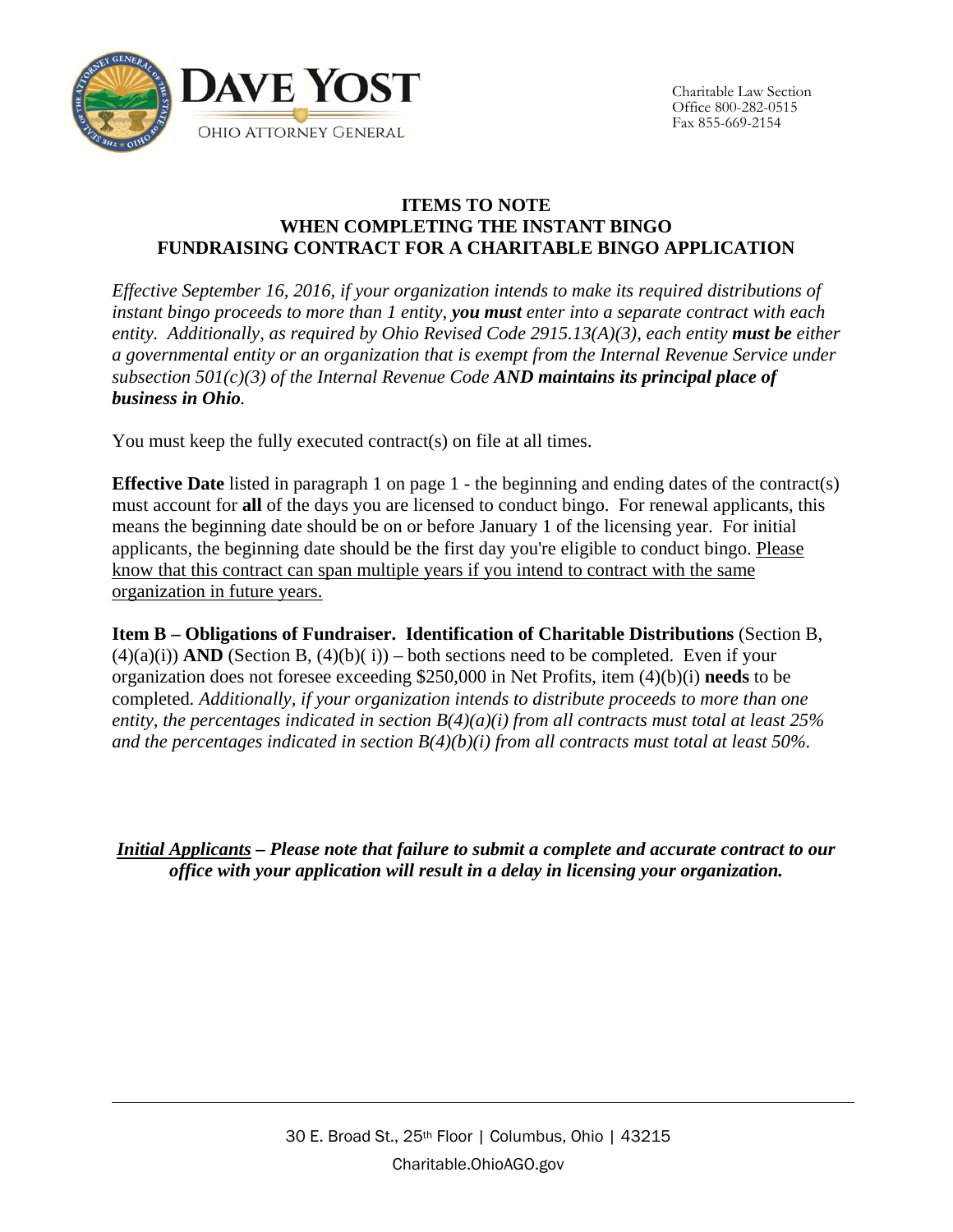#### **INSTANT BINGO FUNDRAISING CONTRACT WITH VETERAN'S, FRATERNAL, OR SPORTING ORGANIZATIONS**

This Instant Bingo Fundraising Contract is entered into between \_\_\_\_\_\_\_\_\_\_\_\_\_\_\_\_\_\_\_\_\_\_\_\_\_\_\_\_\_\_\_\_\_\_\_\_\_\_ (Veteran's/Fraternal/Sporting Organization, hereinafter referred to as "Fundraiser") and \_\_\_\_\_\_\_\_\_\_\_\_\_\_\_\_\_\_\_\_\_\_\_\_\_\_\_\_\_\_\_\_ (hereinafter referred to as "Charity"), Charity EIN \_\_\_\_\_\_\_\_\_\_\_\_\_\_\_\_\_\_\_\_, and is effective the \_\_\_\_\_ day of \_\_\_\_\_\_\_\_\_\_\_\_\_\_\_\_\_\_\_\_\_\_, 2\_\_\_\_\_\_\_ through the \_\_\_\_\_\_\_\_ day of \_\_\_\_\_\_\_\_\_\_\_\_\_\_\_\_\_\_\_\_, 2\_\_\_\_\_\_ unless terminated by either party in accordance with Section E.

\_\_\_\_\_\_\_\_\_\_\_\_\_\_\_\_\_\_\_\_\_\_\_\_\_\_\_\_\_\_\_\_\_\_\_\_\_\_\_\_\_\_\_\_\_\_\_\_\_\_\_\_\_\_\_\_\_\_\_

Fundraiser desires to conduct Instant Bingo at

(Fundraiser's DBA, if any)

\_\_\_\_\_\_\_\_\_\_\_\_\_\_\_\_\_\_\_\_\_\_\_\_\_\_\_\_\_\_\_\_\_\_\_\_\_\_\_\_\_\_\_\_\_\_\_\_\_\_\_\_\_\_\_\_\_\_\_ (Fundraiser's Street Address) (County)

\_\_\_\_\_\_\_\_\_\_\_\_\_\_\_\_\_\_\_\_\_\_\_\_\_\_\_\_\_\_\_\_\_\_\_\_\_\_\_\_\_\_\_\_\_\_\_\_\_\_\_\_\_\_\_\_\_\_\_ (Fundraiser's City, State and Zip Code)

(hereinafter referred to as "Location") which is owned or leased by Fundraiser.

The purpose of this Contract is to allow Fundraiser to raise money for Charity by conducting Instant Bingo.

#### **A. Representations and Warranties.**

(1) Fundraiser desires to raise money for Charity by conducting Instant Bingo at the Location.

(2) Fundraiser is a Veteran's, Fraternal, or Sporting Organization as defined in Sections 2915.01(J), (L), or (YY) of the Ohio Revised Code (hereinafter referred to as a "Veteran's, Fraternal, or Sporting Organization") that is eligible to conduct Instant Bingo pursuant to Sections 2915.101 and 2915.13 of the Ohio Revised Code.

(3) Fundraiser represents and warrants that it is in compliance with the requirements of Chapter 2915 of the Ohio Revised Code, Chapter 1716 of the Ohio Revised Code (relating to registration and requirements for charitable solicitations), Sections 109.23 to 109.32 of the Ohio Revised Code (relating to registration and requirements for Veteran's, Fraternal, and Sporting Organizations, as well as charitable trusts) and any rules adopted by the Office of the Attorney General pursuant to Chapters 2915, 1716, and 109.

(4) Charity represents and warrants that it is a public charity described in subsection 509(a)(1), 509(a)(2), or 509(a)(3) of the Internal Revenue Code (not a private foundation) and is either a governmental unit or an organization that maintains its principal place of business in Ohio, that is exempt from federal income taxation under subsection 501(a) and described in subsection 501(c)(3) of the Internal Revenue Code.

(5) Charity represents and warrants that it is in compliance with the requirements of Chapter 1716 of the Ohio Revised Code (relating to registration and requirements for charitable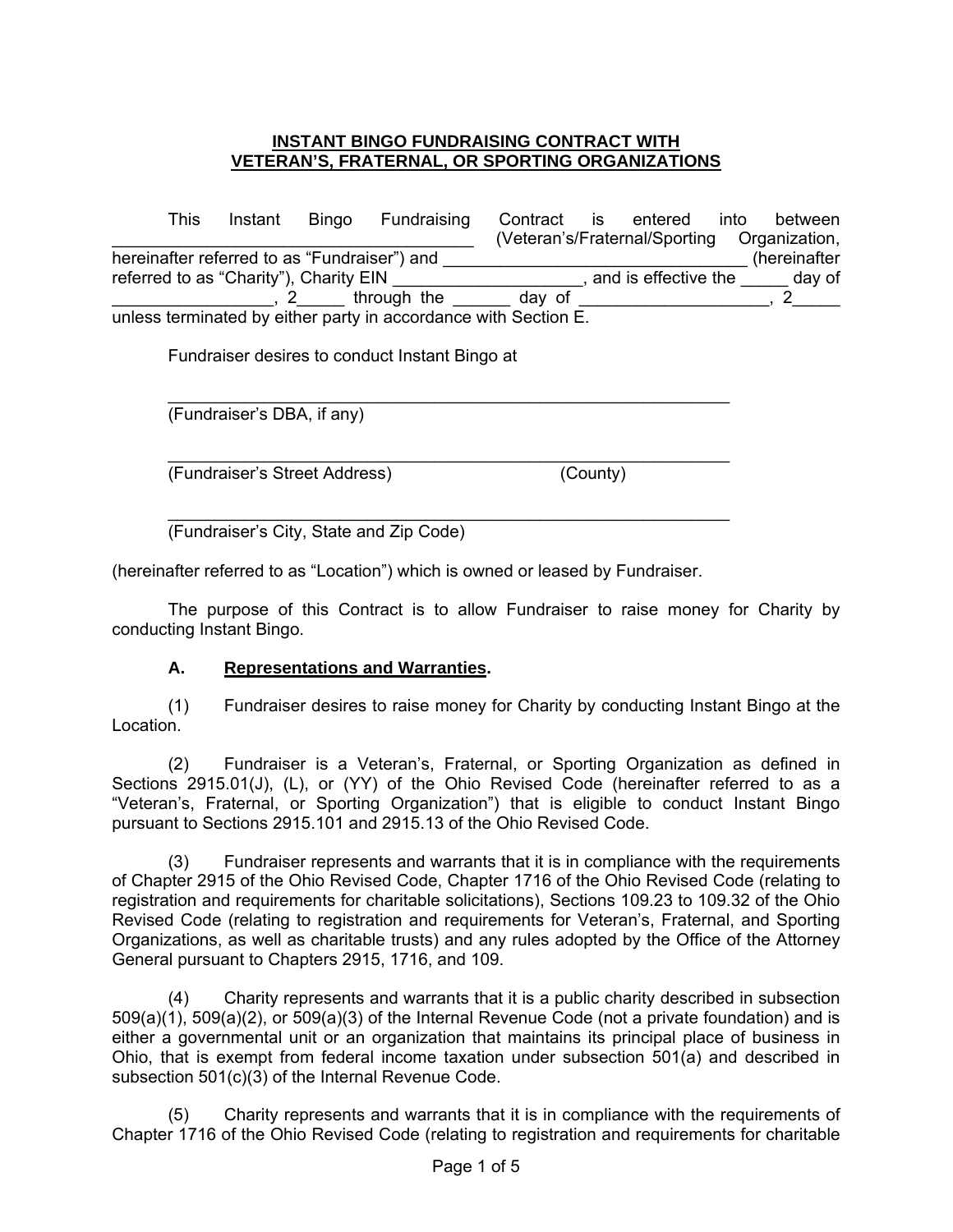solicitations), Sections 109.23 to 109.32 of the Ohio Revised Code (relating to registration and requirements for Veteran's, Fraternal, and Sporting Organizations, as well as charitable trusts) and any rules adopted by the Office of the Attorney General pursuant to Chapters 1716 and 109.

# **B. Obligations of Fundraiser.**

(1) Fundraiser has, through its own research and diligence, ensured that Charity is a public charity described in subsection 509(a)(1), 509(a)(2), or 509(a)(3) of the Internal Revenue Code and is either a governmental unit or an Ohio organization that is exempt from federal income taxation under subsection 501(a) and described in subsection 501(c)(3) of the Internal Revenue Code.

(2) Fundraiser will inform Charity of any changes to Fundraiser's tax-exempt status within 10 days of the change.

(3) Fundraiser will inform Charity, within 10 days of the action, of any rejection, revocation, or suspension taken against Fundraiser with respect to its application/license to conduct Instant Bingo.

(4) Pursuant to section 2915.101 of the Ohio Revised Code, Fundraiser will distribute to Charity, the following percentage of net profit from the proceeds of the sale of Instant Bingo at the Location, after deducting only the amounts actually expended for the payment of prize awards and the ordinary, necessary, and reasonable amounts expended for the purchase of Instant Bingo supplies, as follows:

> (a) For the first two hundred fifty thousand (250,000) dollars or less of net profit from the proceeds of the sale of Instant Bingo generated during the bingo reporting year:

(i) \_\_\_\_%, (distribution percentages for all of Fundraiser's contracts must total at least twenty-five (25) per cent) shall be distributed to Charity on the following basis:

| $\Box$ Monthly<br>$\Box$ Annually<br>$\Box$ Quarterly |  |  |  | $\Box$ Other |
|-------------------------------------------------------|--|--|--|--------------|
|-------------------------------------------------------|--|--|--|--------------|

If other, describe

(b) For any net profit from the proceeds of the sale of Instant Bingo that exceeds two hundred fifty thousand (250,000) dollars of net profit generated in a bingo reporting year:

(i) \_\_\_\_%, (distribution percentages for all of Fundraiser's contracts must total at least fifty (50) percent) shall be distributed to Charity on the following basis:

| $\Box$ Monthly     | $\Box$ Quarterly | $\Box$ Annually | $\Box$ Other |
|--------------------|------------------|-----------------|--------------|
| If other, describe |                  |                 |              |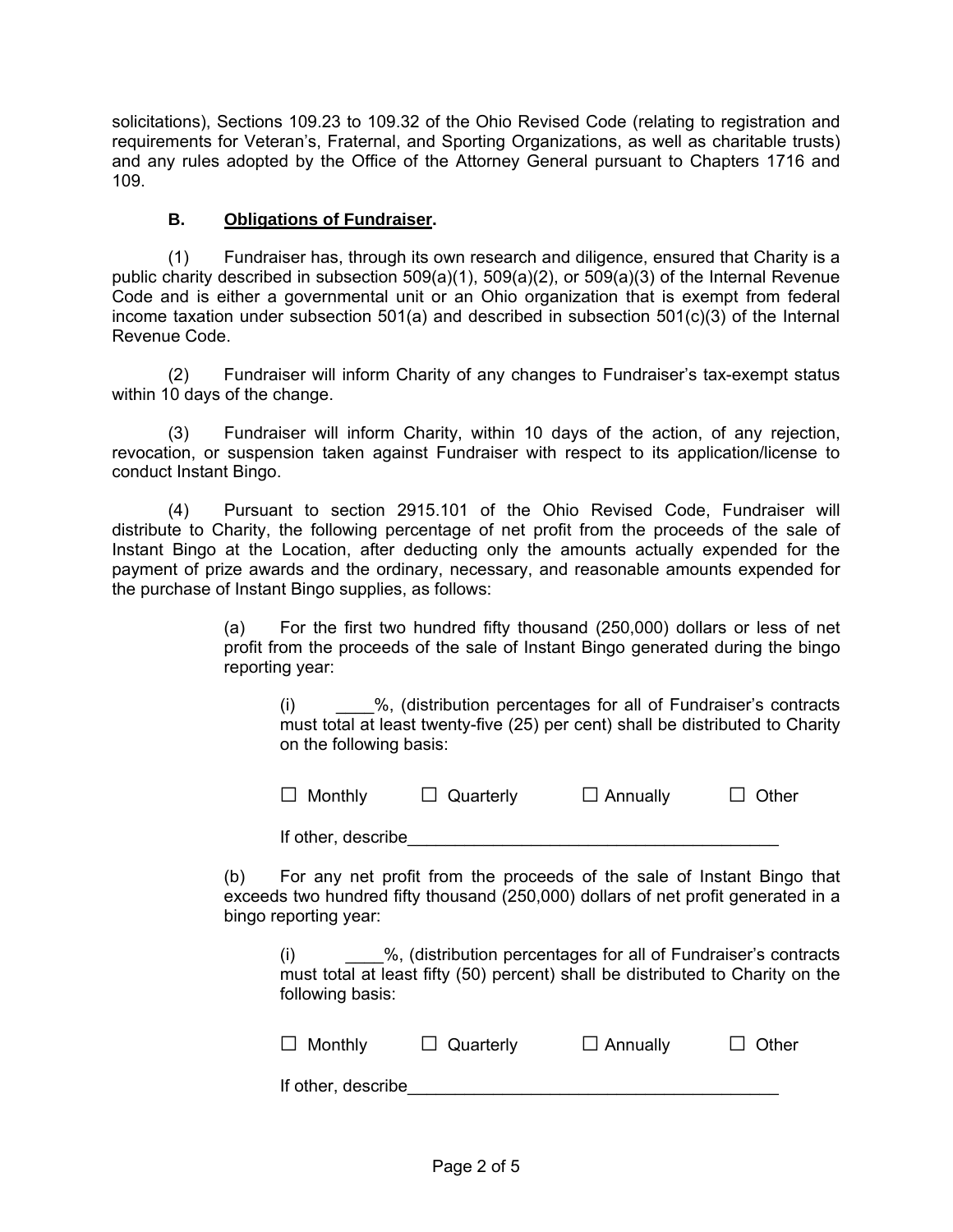# **C. Obligations of Charity.**

(1) Charity will ensure that it receives distributions from Fundraiser in accordance with the agreed-upon distribution schedule in section (B)(4) of this Contract.

(2) Charity will record the distributions received from Fundraiser (including the date and amount received), and maintain these records in the ordinary course of business.

(3) Charity will inform Fundraiser of a dissolution, merger or change to its tax-exempt status or charitable purpose within 10 days of any change.

(4) Charity will promptly inform Fundraiser of any issues reflecting negatively on Charity's financial control mechanisms, including theft or misuse of charitable funds and any resulting investigations.

### **D. Acknowledgements of the Parties.**

Fundraiser acknowledges that all agents, board members, officers or employees who perform work or labor at the Location are bound by the terms of this Contract.

### **E. Termination.**

(1) Either party may voluntarily terminate this contract upon 30 days prior notice in accordance with section H, for any reason.

(2) Either party may immediately terminate this Contract if the other party has breached any provisions of this Contract. Any failure by the other party to timely perform its obligations hereunder shall be a breach of this Contract.

In the event of any early termination of this Contract, Fundraiser shall promptly notify the Attorney General that the Contract has been terminated.

#### **F. Jurisdiction.**

This Contract shall be construed under and in accordance with the laws of the State of Ohio.

#### **G. Execution and Duration.**

This Contract is binding on both parties after execution by all signatories hereto and is effective for the period indicated in the preamble. This Contract shall continue in effect for the duration of the period indicated in the preamble unless terminated by either party.

#### **H. Notices.**

Any notice required to be given under this Contract shall be sent by United States regular mail, or electronic mail via an e-mail address known to both parties and used for previous correspondence.

#### **I. Headings.**

The headings in this Contract have been inserted for convenience reference only and shall not be considered in any questions of interpretation or construction of this Contract.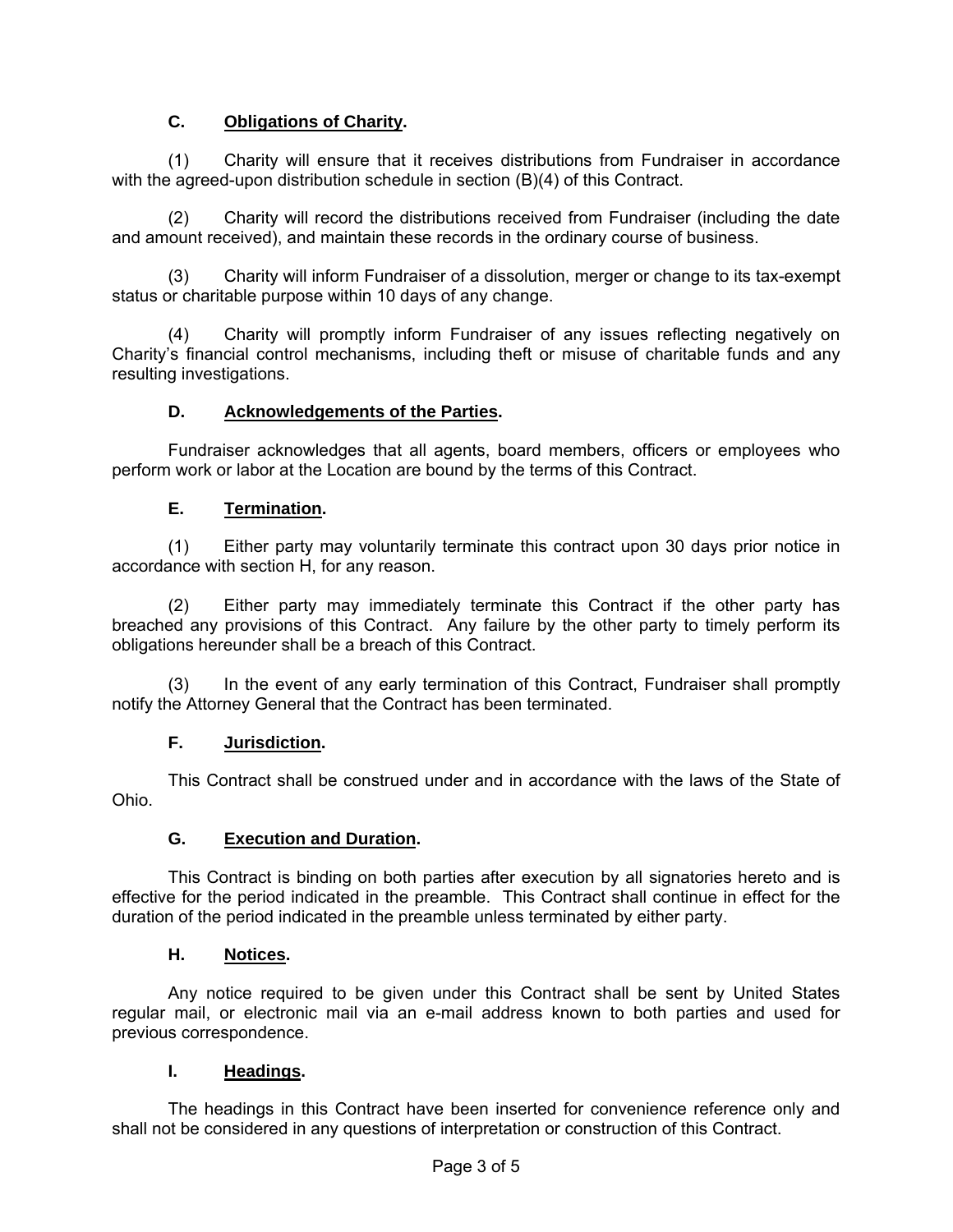# **J. Assignment.**

Neither this Contract nor any rights, duties or obligations described herein shall be assigned by either party hereto.

### **K. Severability.**

The provisions of this Contract are severable and independent, and if any such provision shall be determined to be unenforceable in whole or in part, the remaining provisions and any partially enforceable provision shall, to the extent enforceable in any jurisdiction, nevertheless be binding and enforceable.

#### **L. Entire Agreement.**

This Contract constitutes the entire agreement between the parties. This Contract supersedes any and all previous agreements, whether written or oral, between the parties. Neither party may modify or amend the terms of this Contract except to modify or amend the distribution percentage and/or distribution schedule (section (B)(4)). A modification or amendment to the distribution percentage or distribution schedule shall be made in writing and signed by both parties and sent to the Attorney General.

#### **M. Counterparts.**

This Contract may be executed in any number of counterparts, each of which shall be deemed an original, and all of which shall constitute but one and the same instrument.

#### **N. Facsimile Signatures.**

Any party hereto may deliver a copy of its counterpart signature page to this Contract via fax or electronic mail. Each party hereto shall be entitled to reply upon a facsimile signature of any other party delivered in such a manner as if such signature were an original.